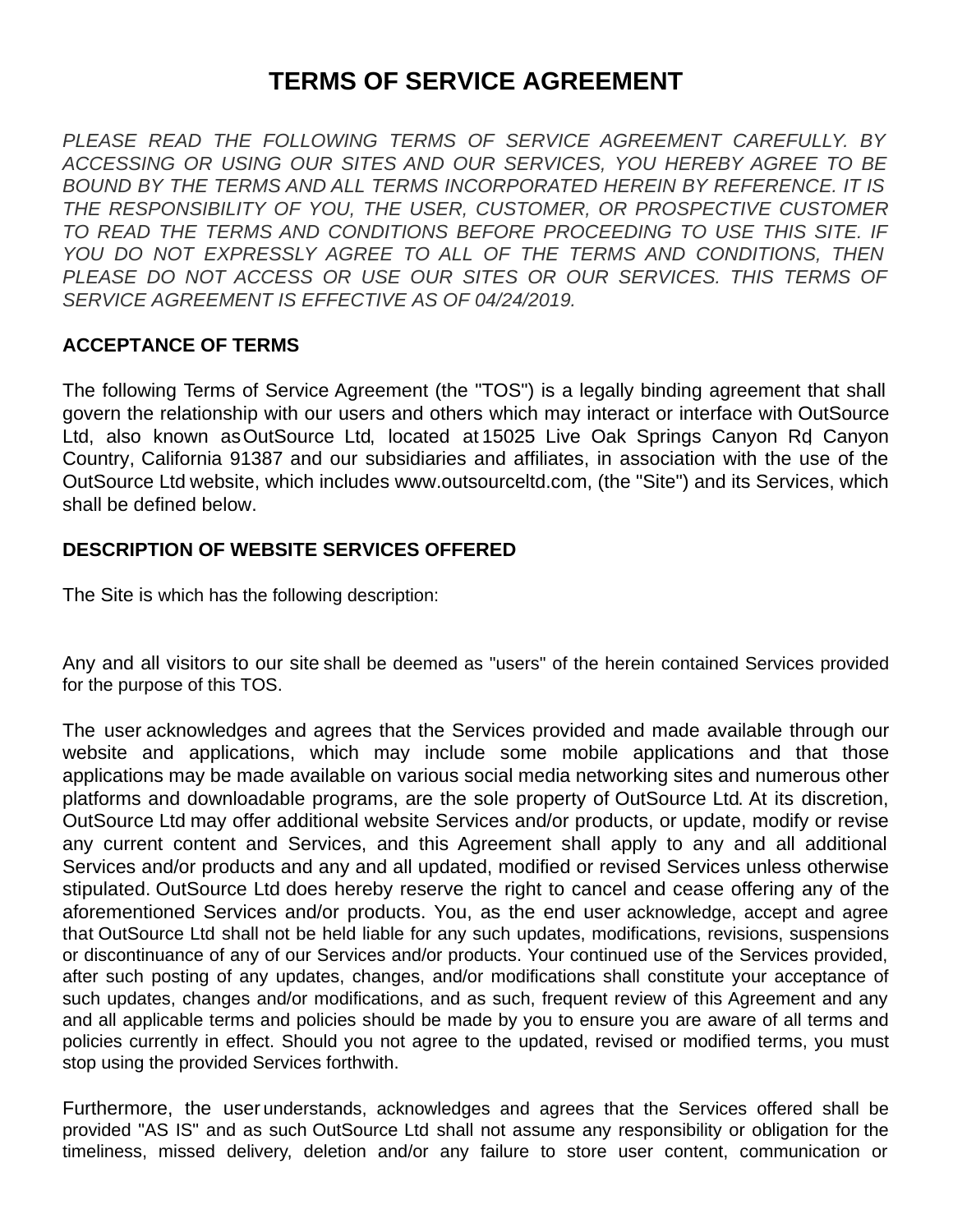personalization settings.

# **PRIVACY POLICY**

Every member's registration data and various other personal information are strictly protected by t h e OutSource Ltd Online Privacy Policy (see the full Privacy Policy at http://docs.wixstatic.com/ugd/5d3a01\_b99747bb03b44a09923af652108a3552.pdf). As a member, you herein consent to the collection and use of the information provided, including the transfer of information within the United States and/or other countries for storage, processing or use by OutSource Ltd and/or our subsidiaries and affiliates.

# **CAUTIONS FOR GLOBAL USE AND EXPORT AND IMPORT COMPLIANCE**

Due to the global nature of the internet, through the use of our network you hereby agree to comply with all local rules relating to online conduct and that which is considered acceptable Content. Uploading, posting and/or transferring of software, technology and other technical data may be subject to the export and import laws of the United States and possibly other countries. Through the use of our network, you thus agree to comply with all applicable export and import laws, statutes and regulations, including, but not limited to, the Export Administration Regulations [\(http://www.access.gpo.gov/bis/ear/ear\\_data.html](http://www.access.gpo.gov/bis/ear/ear_data.html)), as well as the sanctions control program of the United States (http://www.treasury.gov/resource[center/sanctions/Programs/Pages/Programs.aspx\).](http://www.treasury.gov/resource-center/sanctions/Programs/Pages/Programs.aspx) Furthermore, you state and pledge that you:

- a) are not on the list of prohibited individuals which may be identified on any government export exclusion report (<http://www.bis.doc.gov/complianceandenforcement/liststocheck.htm>) nor a member of any other government which may be part of an export-prohibited country identified in applicable export and import laws and regulations;
- b) agree not to transfer any software, technology or any other technical data through the use of our network Services to any export-prohibited country;
- c) agree not to use our website network Services for any military, nuclear, missile, chemical or biological weaponry end uses that would be a violation of the U.S. export laws; and
- d) agree not to post, transfer nor upload any software, technology or any other technical data which would be in violation of the U.S. or other applicable export and/or import laws.

# **CONTENT PLACED OR MADE AVAILABLE FOR COMPANY SERVICES**

OutSource Ltd shall not lay claim to ownership of any content submitted by any visitoror user, nor make such content available for inclusion on our website Services. Therefore, you hereby grant and allow for OutSource Ltd the below listed worldwide, royalty-free and non-exclusive licenses, as applicable:

a) The content submitted or made available for inclusion on the publicly accessible areas of OutSource Ltd's sites, the license provided to permit to use, distribute, reproduce, modify, adapt, publicly perform and/or publicly display said Content on our network Services is for the sole purpose of providing and promoting the specific area to which this content was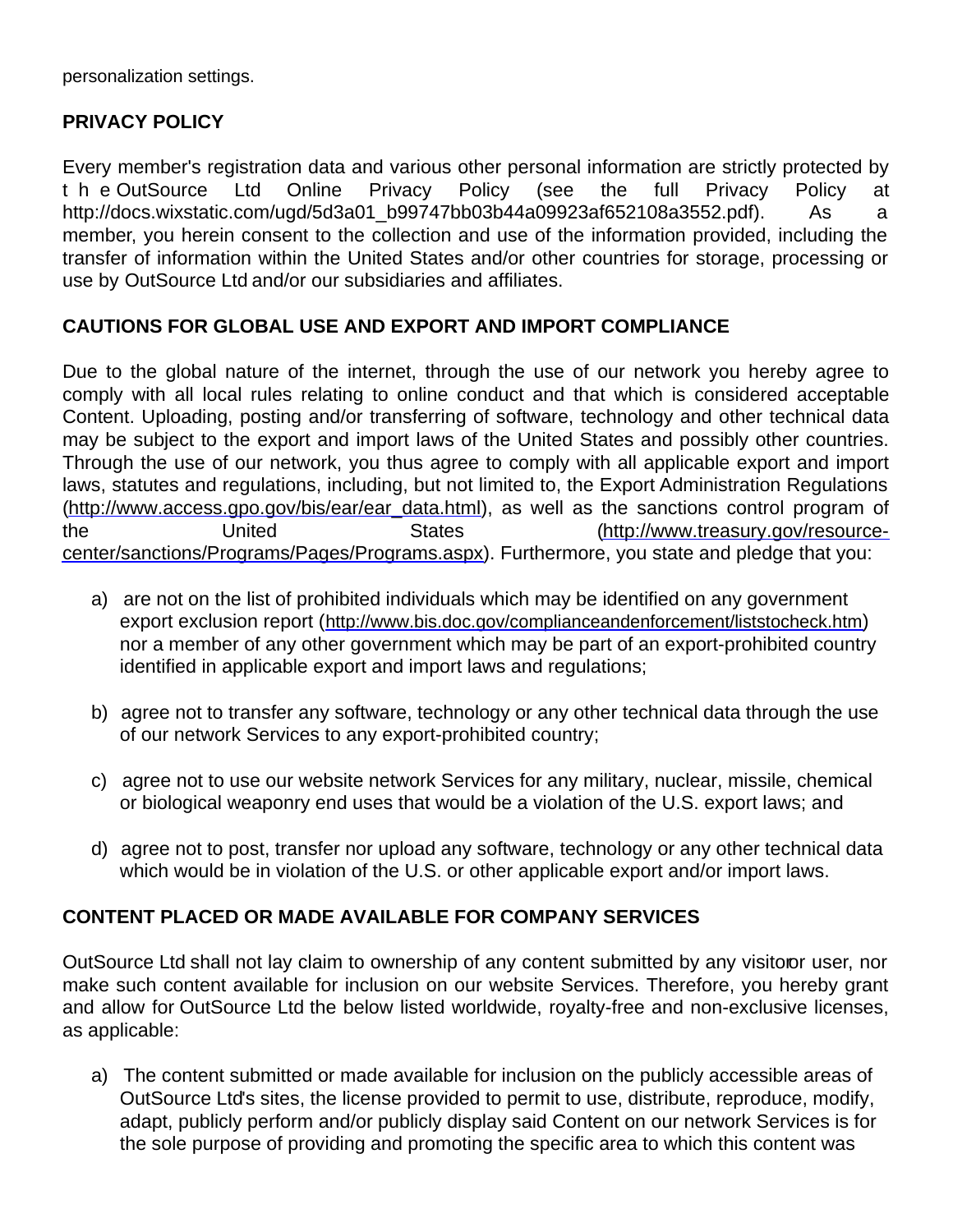placed and/or made available for viewing. This license shall be available so long as you are a member of OutSource Ltd's sites, and shall terminate at such time when you elect to discontinue your membership.

- b) Photos, audio, video and/or graphics submitted or made available for inclusion on the publicly accessible areas of OutSource Ltd's sites, the license provided to permit to use, distribute, reproduce, modify, adapt, publicly perform and/or publicly display said Content on our network Services are for the sole purpose of providing and promoting the specific area in which this content was placed and/or made available for viewing. This license shall be available so long as you are a member of OutSource Ltd's sites and shall terminate at such time when you elect to discontinue your membership.
- c) For any other content submitted or made available for inclusion on the publicly accessible areas of OutSource Ltd's sites, the continuous, binding and completely sub-licensable license which is meant to permit to use, distribute, reproduce, modify, adapt, publish, translate, publicly perform and/or publicly display said content, whether in whole or in part, and the incorporation of any such Content into other works in any arrangement or medium current used or later developed.

Those areas which may be deemed "publicly accessible" areas ofOutSource Ltd's sites are those such areas of our network properties which are meant to be available to the general public, and which would include message boards and groups that are openly available to users.

# **CONTRIBUTIONS TO COMPANY WEBSITE**

OutSource Ltd provides an area for our users to contribute feedback to our website. When you submit ideas, documents, suggestions and/or proposals ("Contributions") to our site, you acknowledge and agree that:

- a) your contributions do not contain any type of confidential or proprietary information;
- b) OutSource Ltd shall not be liable or under any obligation to ensure or maintain confidentiality, expressed or implied, related to any Contributions;
- c) OutSource Ltd shall be entitled to make use of and/or disclose any such Contributions in any such manner as they may see fit;
- d) the contributor's Contributions shall automatically become the sole property ofOutSource Ltd; and
- e) OutSource Ltd is under no obligation to either compensate or provide any form of reimbursement in any manner or nature.

#### **INDEMNITY**

All users herein agree to insure and holdOutSource Ltd, our subsidiaries, affiliates, agents, employees, officers, partners and/or licensors blameless or not liable for any claim or demand,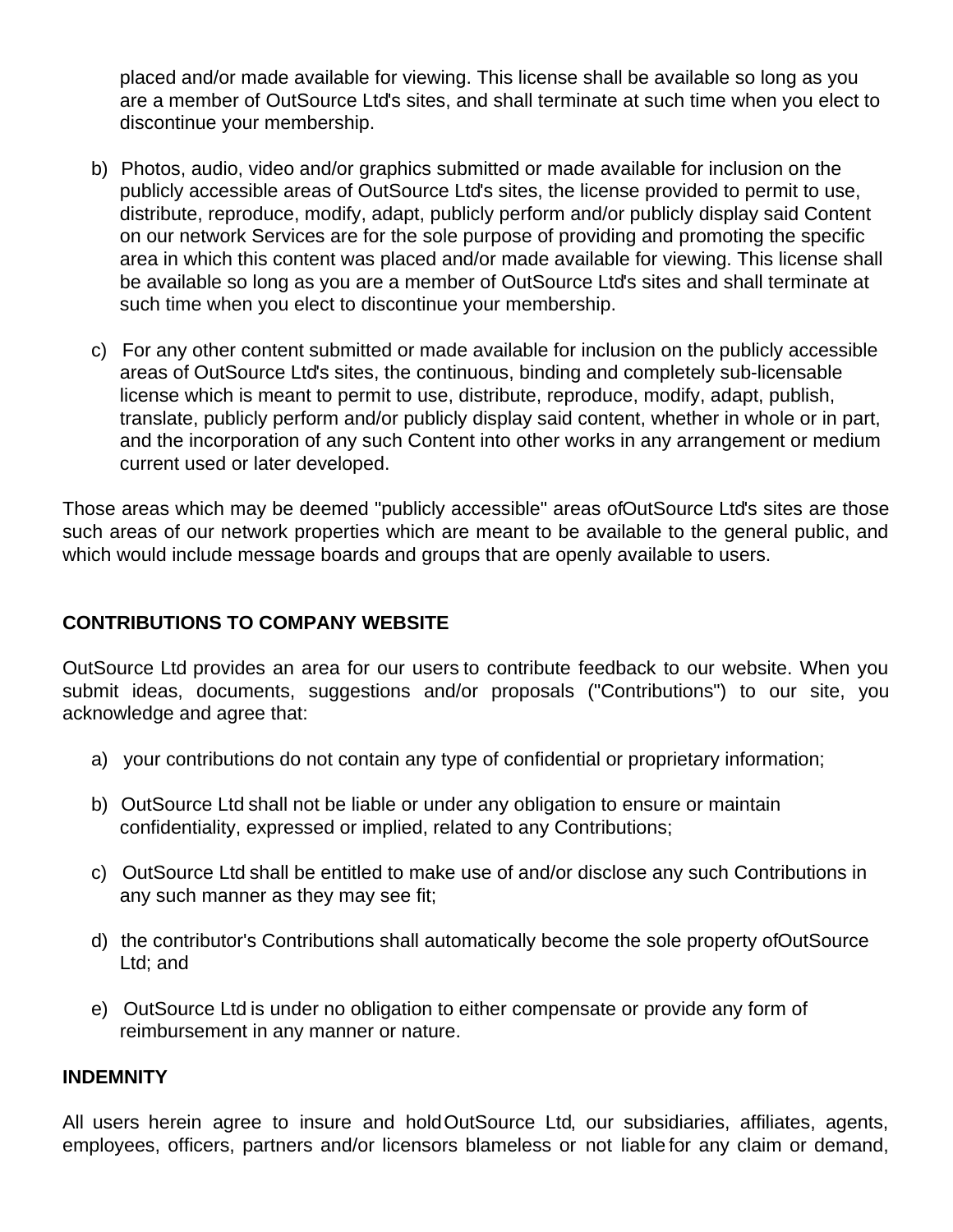which may include, but is not limited to, reasonable attorney fees made by any third party which may arise from any content a user of our site may submit, post, modify, transmit or otherwise make available through our Services, the use of OutSource Ltd Services or your connection with these Services, your violations of the Terms of Service and/or your violation of any such rights of another person.

# **COMMERCIAL REUSE OF SERVICES**

The user herein agrees not to replicate, duplicate, copy, trade, sell, resell nor exploit for any commercial reason any part, use of, or access to OutSource Ltd's sites.

# **MODIFICATIONS**

OutSource Ltd shall reserve the right at any time it may deem fit, to modify, alter and or discontinue, whether temporarily or permanently, our service, or any part thereof, with or without prior notice. In addition, we shall not be held liable to you or to any third party for any such alteration, modification, suspension and/or discontinuance of our Services, or any part thereof.

# **ADVERTISERS**

Any correspondence or business dealings with, or the participation in any promotions of, advertisers located on or through our Services, which may include the payment and/or delivery of such related goods and/or Services, and any such other term, condition, warranty and/or representation associated with such dealings, are and shall be solely between you and any such advertiser. Moreover, you herein agree that OutSource Ltd shall not be held responsible or liable for any loss or damage of any nature or manner incurred as a direct result of any such dealings or as a result of the presence of such advertisers on our website.

# **LINKS**

Either OutSource Ltd or any third parties may provide links to other websites and/or resources. Thus, you acknowledge and agree that we are not responsible for the availability of any such external sites or resources, and as such, we do not endorse nor are we responsible or liable for any content, products, advertising or any other materials, on or available from such third party sites or resources. Furthermore, you acknowledge and agree that OutSource Ltd shall not be responsible or liable, directly or indirectly, for any such damage or loss which may be a result of, caused or allegedly to be caused by or in connection with the use of or the reliance on any such content, goods or Services made available on or through any such site or resource.

# **PROPRIETARY RIGHTS**

You do hereby acknowledge and agree that OutSource Ltd's Services and any essential software that may be used in connection with our Services ("Software") shall contain proprietary and confidential material that is protected by applicable intellectual property rights and other laws. Furthermore, you herein acknowledge and agree that any Content which may be contained in any advertisements or information presented by and through our Services or by advertisers is protected by copyrights, trademarks, patents or other proprietary rights and laws. Therefore, except for that which is expressly permitted by applicable law or as authorized by OutSource Ltd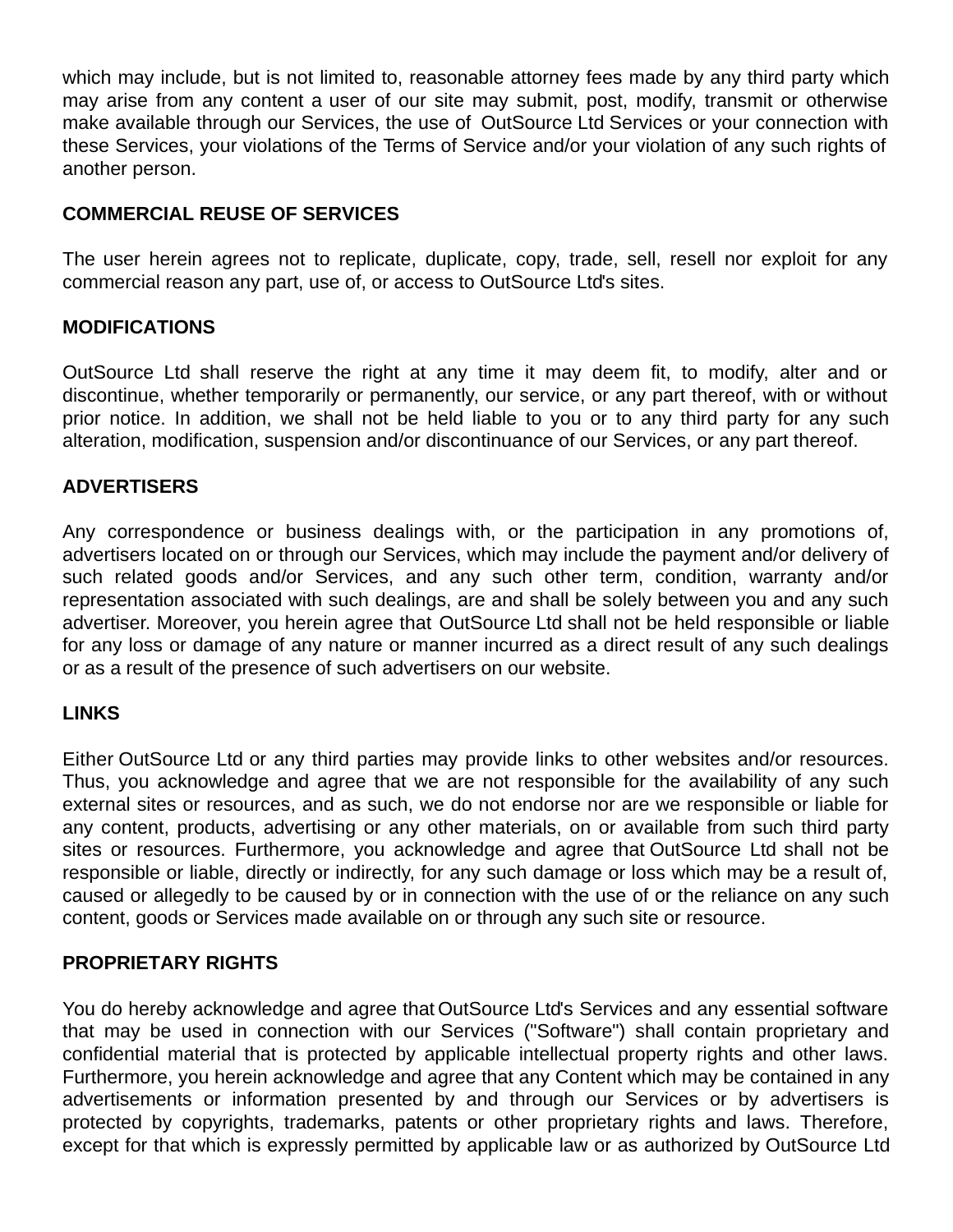or such applicable licensor, you agree not to alter, modify, lease, rent, loan, sell, distribute, transmit, broadcast, publicly perform and/or created any plagiaristic works which are based on OutSource Ltd Services (e.g. Content or Software), in whole or part.

OutSource Ltd herein has granted you personal, non-transferable and non-exclusive rights and/or license to make use of the object code or our Software on a single computer, as long as you do not, and shall not, allow any third party to duplicate, alter, modify, create or plagiarize work from, reverse engineer, reverse assemble or otherwise make an attempt to locate or discern any source code, sell, assign, sublicense, grant a security interest in and/or otherwise transfer any such right in the Software. Furthermore, you do herein agree not to alter or change the Software in any manner, nature or form, and as such, not to use any modified versions of the Software, including and without limitation, for the purpose of obtaining unauthorized access to our Services. Lastly, you also agree not to access or attempt to access our Services through any means other than through the interface which is provided by OutSource Ltd for use in accessing our Services.

# **WARRANTY DISCLAIMERS**

YOU HEREIN EXPRESSLY ACKNOWLEDGE AND AGREE THAT:

- a) THE USE OF OUTSOURCE LTD SERVICES AND SOFTWARE ARE AT THE SOLE RISK BY YOU. OUR SERVICES AND SOFTWARE SHALL BE PROVIDED ON AN "AS IS" AND/OR "AS AVAILABLE" BASIS. OUTSOURCE LTD AND OUR SUBSIDIARIES, AFFILIATES, OFFICERS, EMPLOYEES, AGENTS, PARTNERS AND LICENSORS EXPRESSLY DISCLAIM ANY AND ALL WARRANTIES OF ANY KIND WHETHER EXPRESSED OR IMPLIED, INCLUDING, BUT NOT LIMITED TO ANY IMPLIED WARRANTIES OF TITLE, MERCHANTABILITY, FITNESS FOR A PARTICULAR PURPOSE AND NON-INFRINGEMENT.
- b) OUTSOURCE LTD AND OUR SUBSIDIARIES, OFFICERS, EMPLOYEES, AGENTS, PARTNERS AND LICENSORS MAKE NO SUCH WARRANTIES THAT (i) OUTSOURCE LTD SERVICES OR SOFTWARE WILL MEET YOUR REQUIREMENTS; (ii) OUTSOURCE LTD SERVICES OR SOFTWARE SHALL BE UNINTERRUPTED, TIMELY, SECURE OR ERROR-FREE; (iii) THAT SUCH RESULTS WHICH MAY BE OBTAINED FROM THE USE OF THE OUTSOURCE LTD SERVICES OR SOFTWARE WILL BE ACCURATE OR RELIABLE; (iv) QUALITY OF ANY PRODUCTS, SERVICES, ANY INFORMATION OR OTHER MATERIAL WHICH MAY BE PURCHASED OR OBTAINED BY YOU THROUGH OUR SERVICES OR SOFTWARE WILL MEET YOUR EXPECTATIONS; AND (v) THAT ANY SUCH ERRORS CONTAINED IN THE SOFTWARE SHALL BE CORRECTED.
- c) ANY INFORMATION OR MATERIAL DOWNLOADED OR OTHERWISE OBTAINED BY WAY OF OUTSOURCE LTD SERVICES OR SOFTWARE SHALL BE ACCESSED BY YOUR SOLE DISCRETION AND SOLE RISK, AND AS SUCH YOU SHALL BE SOLELY RESPONSIBLE FOR AND HEREBY WAIVE ANY AND ALL CLAIMS AND CAUSES OF ACTION WITH RESPECT TO ANY DAMAGE TO YOUR COMPUTER AND/OR INTERNET ACCESS, DOWNLOADING AND/OR DISPLAYING, OR FOR ANY LOSS OF DATA THAT COULD RESULT FROM THE DOWNLOAD OF ANY SUCH INFORMATION OR MATERIAL.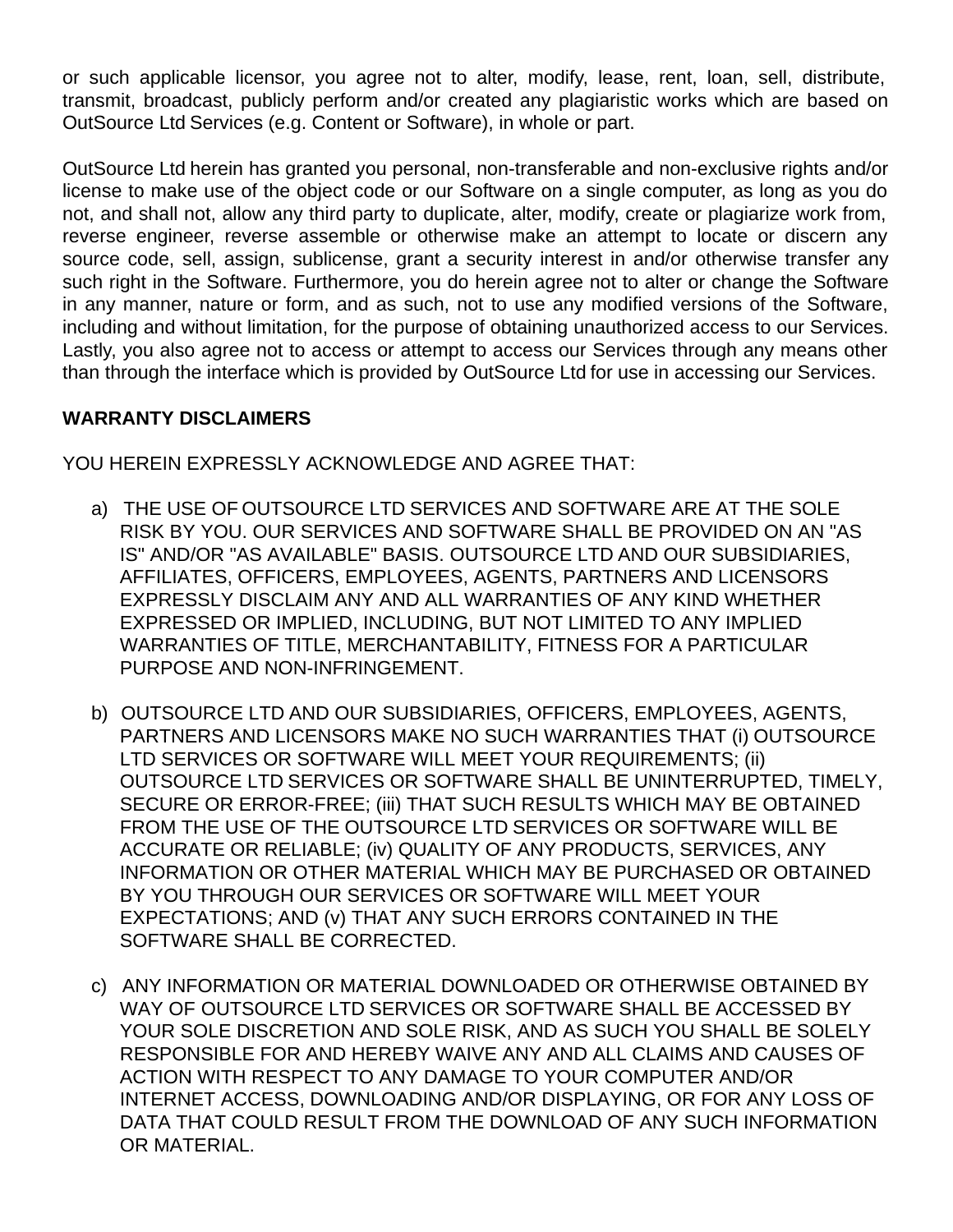- d) NO ADVICE AND/OR INFORMATION, DESPITE WHETHER WRITTEN OR ORAL, THAT MAY BE OBTAINED BY YOU FROM OUTSOURCE LTD OR BY WAY OF OR FROM OUR SERVICES OR SOFTWARE SHALL CREATE ANY WARRANTY NOT EXPRESSLY STATED IN THE TOS.
- e) A SMALL PERCENTAGE OF SOME USERS MAY EXPERIENCE SOME DEGREE OF EPILEPTIC SEIZURE WHEN EXPOSED TO CERTAIN LIGHT PATTERNS OR BACKGROUNDS THAT MAY BE CONTAINED ON A COMPUTER SCREEN OR WHILE USING OUR SERVICES. CERTAIN CONDITIONS MAY INDUCE A PREVIOUSLY UNKNOWN CONDITION OR UNDETECTED EPILEPTIC SYMPTOM IN USERS WHO HAVE SHOWN NO HISTORY OF ANY PRIOR SEIZURE OR EPILEPSY. SHOULD YOU, ANYONE YOU KNOW OR ANYONE IN YOUR FAMILY HAVE AN EPILEPTIC CONDITION, PLEASE CONSULT A PHYSICIAN IF YOU EXPERIENCE ANY OF THE FOLLOWING SYMPTOMS WHILE USING OUR SERVICES: DIZZINESS, ALTERED VISION, EYE OR MUSCLE TWITCHES, LOSS OF AWARENESS, DISORIENTATION, ANY INVOLUNTARY MOVEMENT, OR CONVULSIONS.

# **LIMITATION OF LIABILITY**

YOU EXPLICITLY ACKNOWLEDGE, UNDERSTAND AND AGREE THAT OUTSOURCE LTD AND OUR SUBSIDIARIES, AFFILIATES, OFFICERS, EMPLOYEES, AGENTS, PARTNERS AND LICENSORS SHALL NOT BE LIABLE TO YOU FOR ANY PUNITIVE, INDIRECT, INCIDENTAL, SPECIAL, CONSEQUENTIAL OR EXEMPLARY DAMAGES, INCLUDING, BUT NOT LIMITED TO, DAMAGES WHICH MAY BE RELATED TO THE LOSS OF ANY PROFITS, GOODWILL, USE, DATA AND/OR OTHER INTANGIBLE LOSSES, EVEN THOUGH WE MAY HAVE BEEN ADVISED OF SUCH POSSIBILITY THAT SAID DAMAGES MAY OCCUR, AND RESULT FROM:

- a) THE USE OR INABILITY TO USE OUR SERVICE;
- b) THE COST OF PROCURING SUBSTITUTE GOODS AND SERVICES;
- c) UNAUTHORIZED ACCESS TO OR THE ALTERATION OF YOUR TRANSMISSIONS AND/OR DATA;
- d) STATEMENTS OR CONDUCT OF ANY SUCH THIRD PARTY ON OUR SERVICE;
- e) AND ANY OTHER MATTER WHICH MAY BE RELATED TO OUR SERVICE.

#### **RELEASE**

In the event you have a dispute, you agree to releaseOutSource Ltd (and its officers, directors, employees, agents, parent subsidiaries, affiliates, co-branders, partners and any other third parties) from claims, demands and damages (actual and consequential) of every kind and nature, known and unknown, suspected or unsuspected, disclosed and undisclosed, arising out of or in any way connected to such dispute.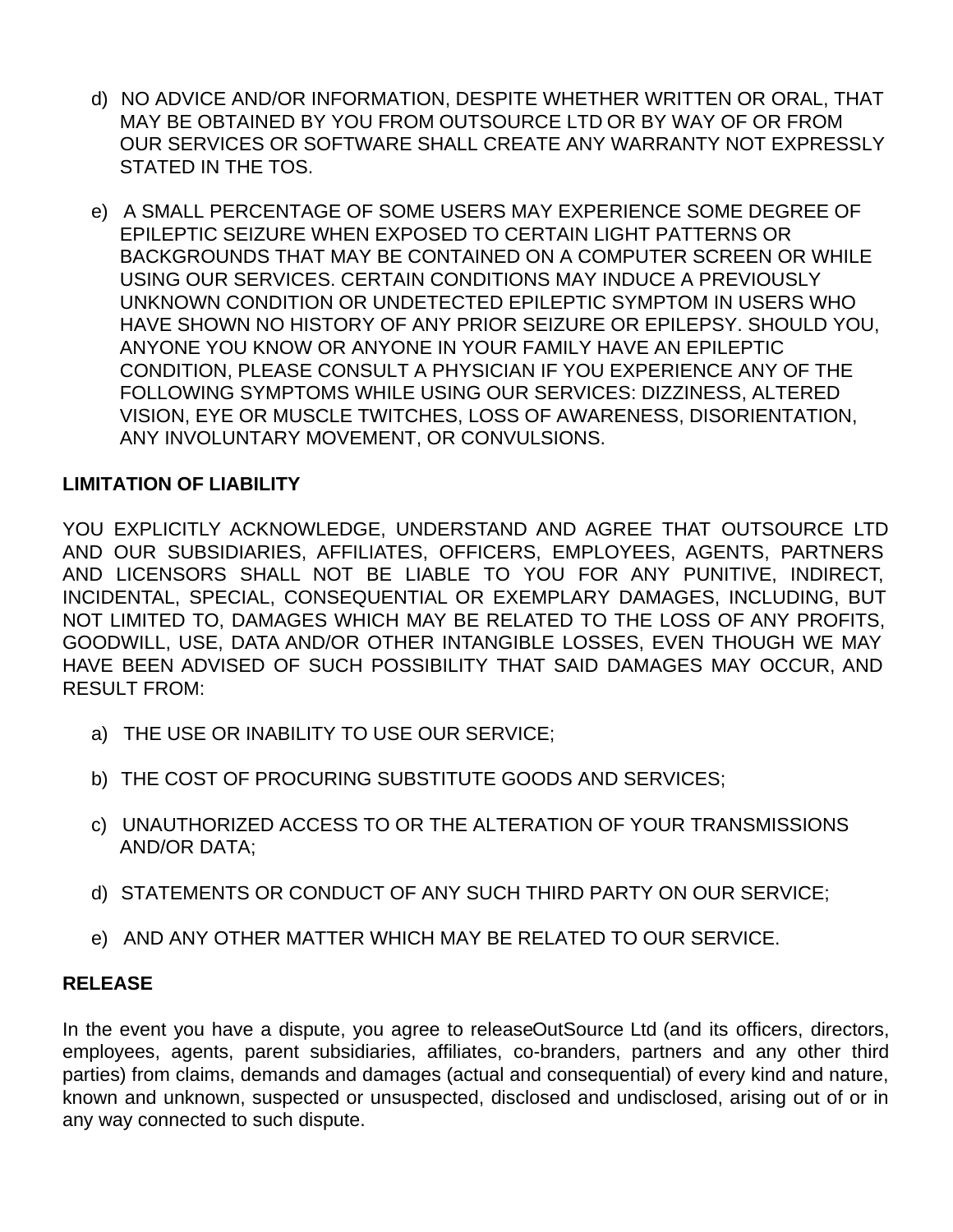### **SPECIAL ADMONITION RELATED TO FINANCIAL MATTERS**

Should you intend to create or to join any service, receive or request any such news, messages, alerts or other information from our Services concerning companies, stock quotes, investments or securities, please review the above Sections Warranty Disclaimers and Limitations of Liability again. In addition, for this particular type of information, the phrase "Let the investor beware" is appropriate. OutSource Ltd's content is provided primarily for informational purposes, and no content that shall be provided or included in our Services is intended for trading or investing purposes. OutSource Ltd and our licensors shall not be responsible or liable for the accuracy, usefulness or availability of any information transmitted and/or made available by way of our Services, and shall not be responsible or liable for any trading and/or investment decisions based on any such information.

# **EXCLUSION AND LIMITATIONS**

THERE ARE SOME JURISDICTIONS WHICH DO NOT ALLOW THE EXCLUSION OF CERTAIN WARRANTIES OR THE LIMITATION OF EXCLUSION OF LIABILITY FOR INCIDENTAL OR CONSEQUENTIAL DAMAGES. THEREFORE, SOME OF THE ABOVE LIMITATIONS OF SECTIONS WARRANTY DISCLAIMERS AND LIMITATION OF LIABILITY MAY NOT APPLY TO YOU.

# **THIRD PARTY BENEFICIARIES**

You herein acknowledge, understand and agree, unless otherwise expressly provided in this TOS, that there shall be no third-party beneficiaries to this agreement.

#### **NOTICE**

OutSource Ltd may furnish you with notices, including those with regards to any changes to the TOS, including but not limited to email, regular mail, MMS or SMS, text messaging, postings on our website Services, or other reasonable means currently known or any which may be herein after developed. Any such notices may not be received if you violate any aspects of the TOS by accessing our Services in an unauthorized manner. Your acceptance of this TOS constitutes your agreement that you are deemed to have received any and all notices that would have been delivered had you accessed our Services in an authorized manner.

#### **TRADEMARK INFORMATION**

You herein acknowledge, understand and agree that all of theOutSource Ltd trademarks, copyright, trade name, service marks, and other OutSource Ltd logos and any brand features, and/or product and service names are trademarks and as such, are and shall remain the property of OutSource Ltd. You herein agree not to display and/or use in any manner theOutSource Ltd logo or marks without obtaining OutSource Ltd's prior written consent.

#### **COPYRIGHT OR INTELLECTUAL PROPERTY INFRINGEMENT CLAIMS NOTICE & PROCEDURES**

OutSource Ltd will always respect the intellectual property of others, and we ask that all of our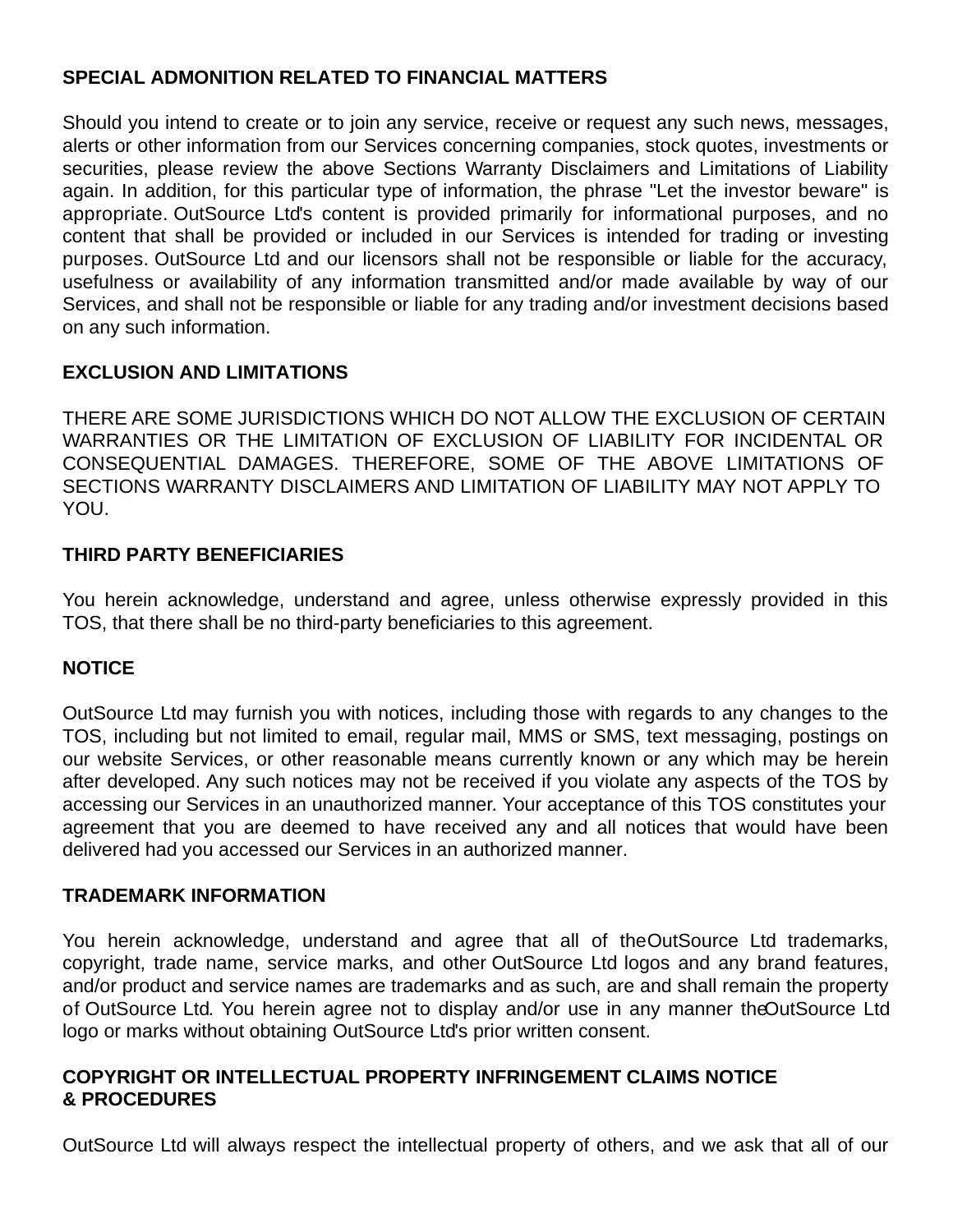users do the same. With regards to appropriate circumstances and at its sole discretion, OutSource Ltd may disable and/or terminate the accounts of any user who violates our TOS and/or infringes the rights of others. If you feel that your work has been duplicated in such a way that would constitute copyright infringement, or if you believe your intellectual property rights have been otherwise violated, you should provide to us the following information:

- a) The electronic or the physical signature of the individual that is authorized on behalf of the owner of the copyright or other intellectual property interest;
- b) A description of the copyrighted work or other intellectual property that you believe has been infringed upon;
- c) A description of the location of the site which you allege has been infringing upon your work;
- d) Your physical address, telephone number, and email address;
- e) A statement, in which you state that the alleged and disputed use of your work is not authorized by the copyright owner, its agents or the law;
- f) And finally, a statement, made under penalty of perjury, that the aforementioned information in your notice is truthful and accurate, and that you are the copyright or intellectual property owner, representative or agent authorized to act on the copyright or intellectual property owner's behalf.

The OutSource Ltd Agent for notice of claims of copyright or other intellectual property infringement can be contacted as follows:

Mailing Address: OutSource Ltd Attn: Copyright Agent 15025 Live Oak Springs Canyon Rd Canyon Country, California 91387

Telephone: 877-276-5915 Fax: 661-523-7074 Email: joeguillory@earthlink.net

# **CLOSED CAPTIONING**

BE IT KNOWN, that OutSource Ltd complies with all applicable Federal Communications Commission rules and regulations regarding the closed captioning of video content. For more information, please visit our website at www.outsourceltd.com.

#### **GENERAL INFORMATION**

#### *ENTIRE AGREEMENT*

This TOS constitutes the entire agreement between you andOutSource Ltd and shall govern the